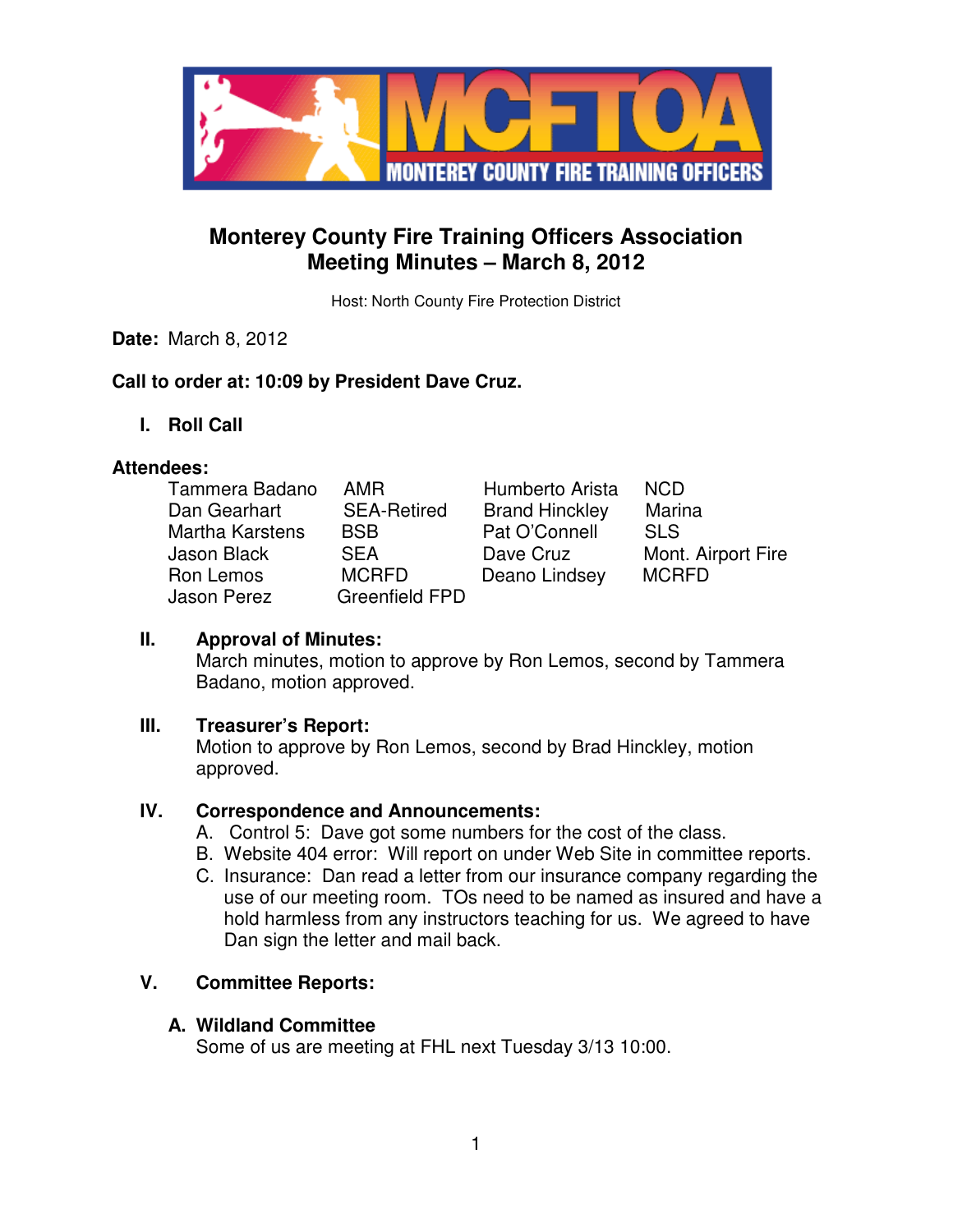

# **B. Fire Library**

No new report. Some departments have chosen not to join. Deano will look into updating the inventory list.

# **C. Programs/Training Classes**

Control 5: Dave spoke to the instructor in Atwater and got some prices for a 24 hour class. This is classroom only. (POM Fire Chief may be able to help with the live fire portion). It will be \$50 an hour plus \$20 per student for their CERT. He, the instructor, will pay for his own lodging. 40 people max in the class. There will be 2 instructors so approximately \$3,000 to \$3,500 for the class total. Dave will get back to the instructor.

Auto ex: Deano has not made contact with Randy Babbitt. NCD may do a class in April and will keep us posted.

### **D. Website**

Dan reported we are getting a 404 error on parts of the site. He spoke with Red Shift and they said they had a server issue/crash, (they did not call us with this information). Most of what Dan had loaded on in February was lost, mainly the class flyers. It is very time consuming to load them back on from his computer. He will delete the flyers showing the error. Red Shift part is still down as of today. There is good news, he has installed a program that can track the usage for our site and read us a list of numbers for different types of usage, we get about 50 views/visits a day.

### **E. Fire Academy**

Brad reported that they had just had the midterms and all 22 students had passed.

# **F. Fire Chiefs Liaison Report**

- The February Chiefs meeting was held in Seaside.
- CPR training center is still in progress as of the Chiefs meeting, but as of today is supposed to be good to go.
- Doug McCoun is going to "clean up" the Chiefs web site.
- D.I.C.O. point of contact and an alternate for all departments to be sent to Martha, it will then be sent to the hospitals.
- Annual pre-season Chiefs meeting will be held next week at Mid Coast.
- There is discussion regarding the forming of type 3 teams for Monterey County.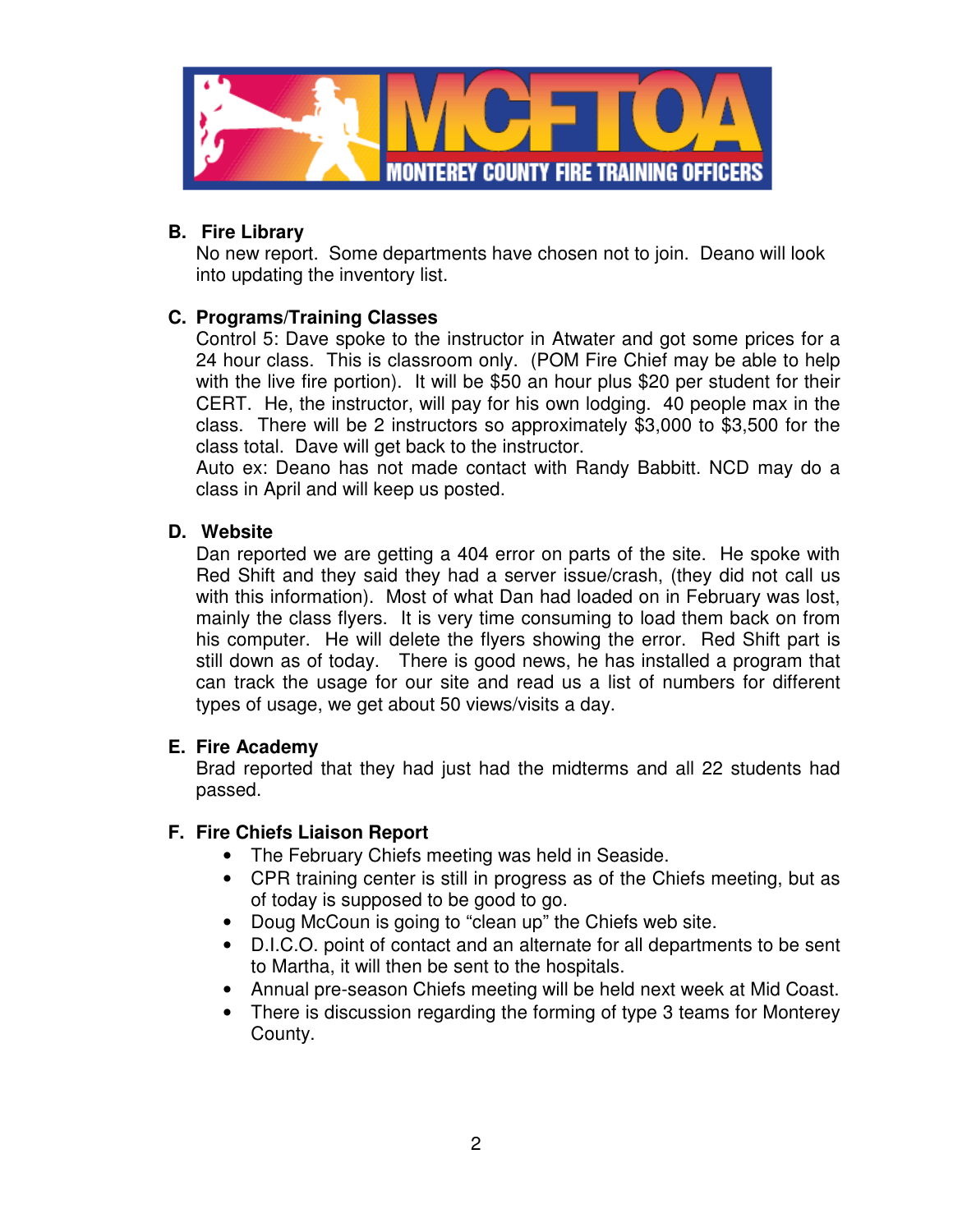

# **VI. Old Business**

- A. DMV info to the web site: It was on the site but due to the crash is gone; Dan will put it back on.
- B. CPR update: All the current CPR instructors will need updating.

# **VII. New Business**

- A. Instructor biography: Dan noticed in a web site that a Jeff Seaton was shown as being listed as a MCFTOA instructor. Deano motioned to have Dave contact the person to have the biography corrected, Tammera seconded, motion approved.
- B. RIC terminology: We need to be aware of different terminology being used during RIC operations; other areas/departments have adopted the acronym "LUNAR". When the latest Fireground Safety policy was reviewed by OPs it was agreed that Monterey County would use the term "NUCAN".
- C. Budget format: We voted on a new budget format last year and should start using it. Dave will contact Doug to get it.

# **VIII. Good of the Order**

Ron- Look for strike team refresher emails to be going out; a FC33 component will be added. Camp Roberts will be doing a driver 1A and 1B class.

Martha- Had yet another structure fire in Big Sur and just went on a mutual aid request to Mid Coast for a structure fire.

Pat- Brett Loomis will now be in charge of training for Salinas. Their 2 fire trailers are there now and they will be training on them. Eventually they will be available to other agencies.

# **IX. Adjournment**

 Motion to adjourn meeting by Ron, second by Jason, motion approved, 11:22 AM.

Next Meeting April 12, 2012 at 10:00 AM.

MPC Public Safety Training Center 2642 Colonel Durham Street Seaside, CA. 93955 **Hosted by AMR**

Minutes prepared by Martha Karstens